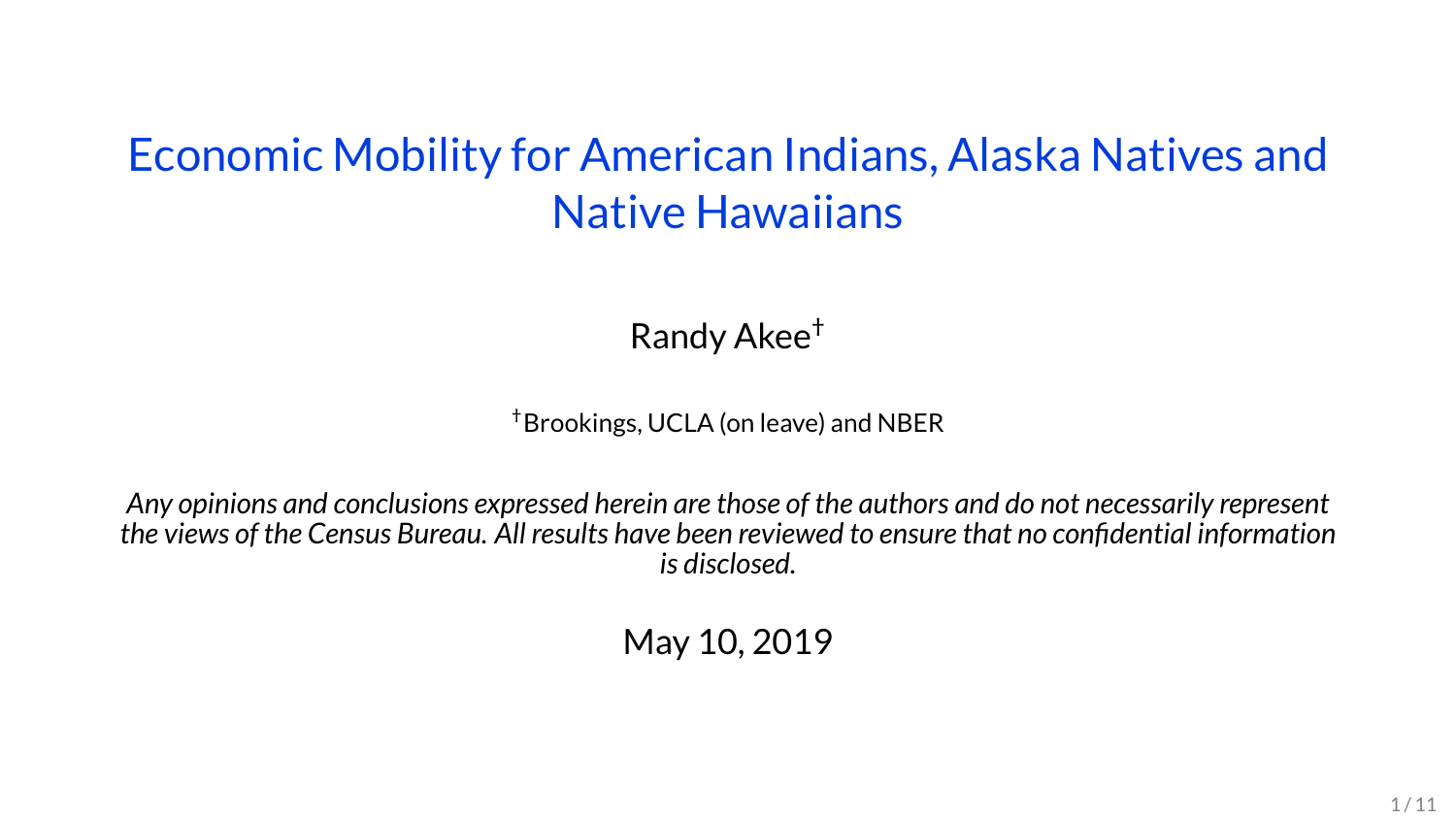### Characteristics for American Indians, ACS 2016 5-Year

|                                          | Am. Indian<br>on Reservation | Am. Indian<br>Total In US | US Avg.     |
|------------------------------------------|------------------------------|---------------------------|-------------|
| <b>Population Count</b>                  | 549,408                      | 2,597,817                 | 318,558,162 |
| HS or more<br>College or more            | 80%<br>8%                    | 79%<br>8%                 | 87%<br>30%  |
| Median Household<br>Income               | \$37,020                     | \$38,502                  | \$55,322    |
| Labor Force<br><b>Participation Rate</b> | 54%                          | 58%                       | 64%         |
| <b>Unemployment Rate</b>                 | 18%                          | 8%                        | 7%          |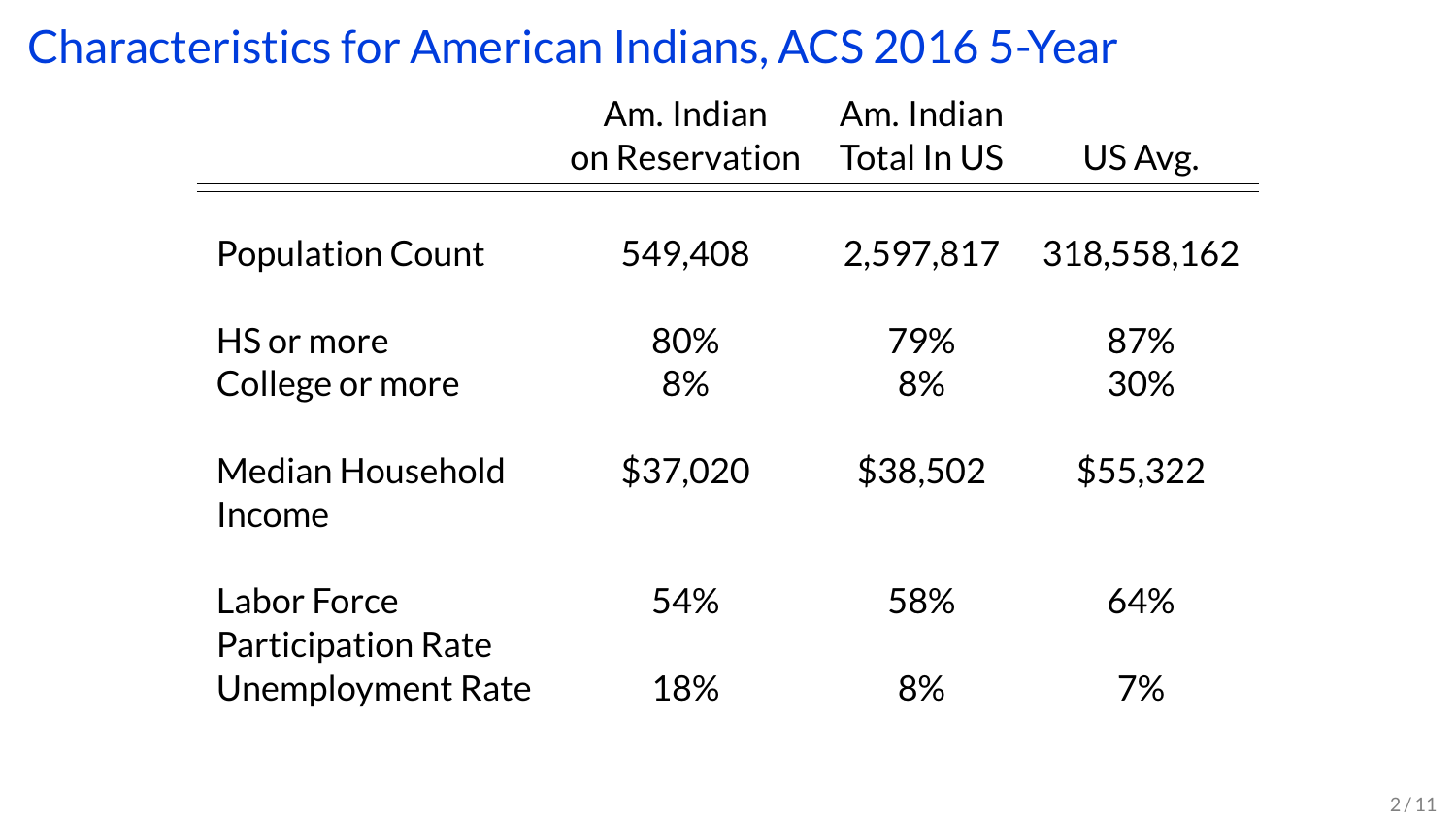### **Log Ratio of Incomes atthe 90th and 50th Percentiles by Year and Race**

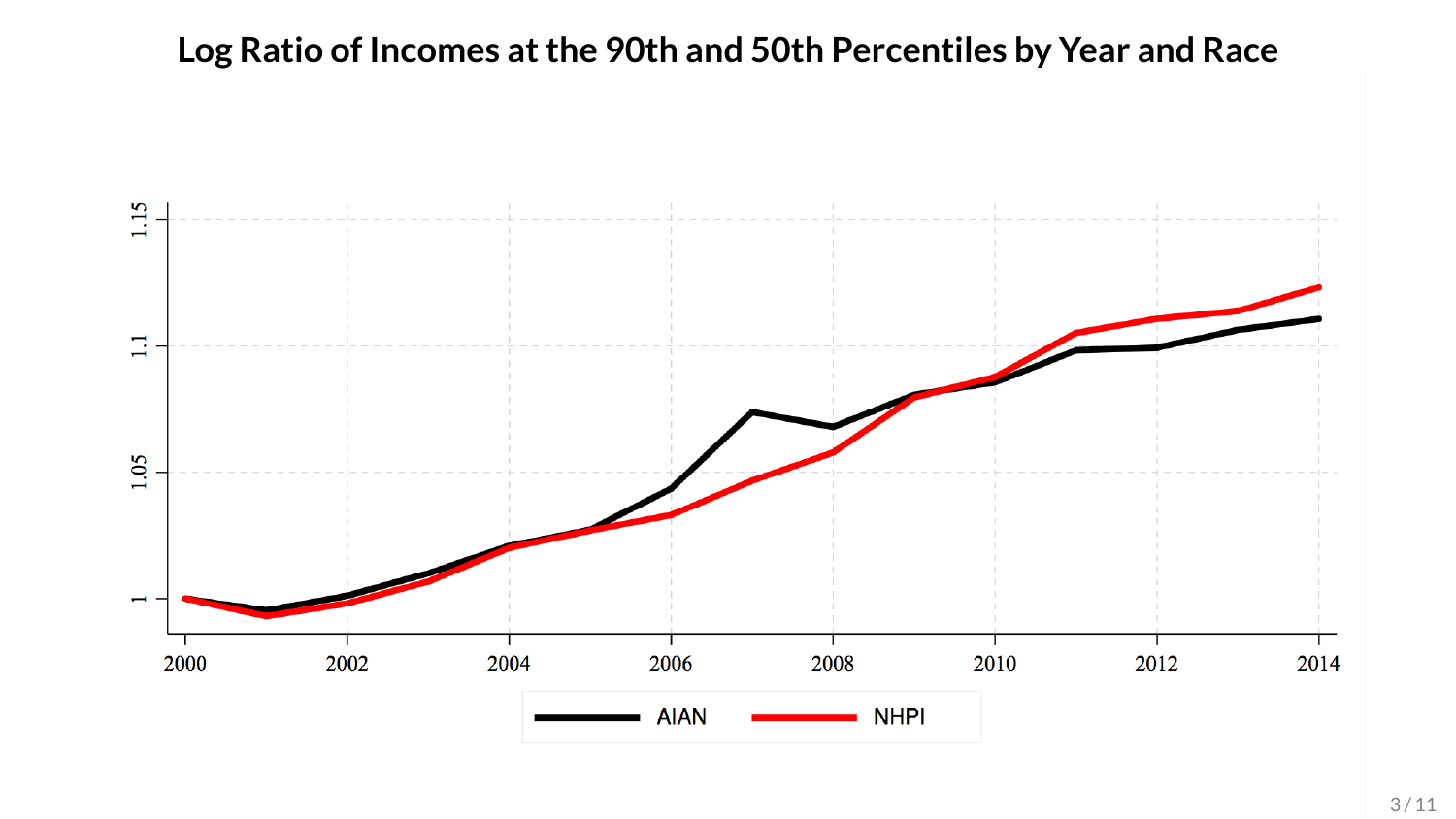### **Log Ratio of Incomes atthe 50th and 10th Percentiles by Year and Race**

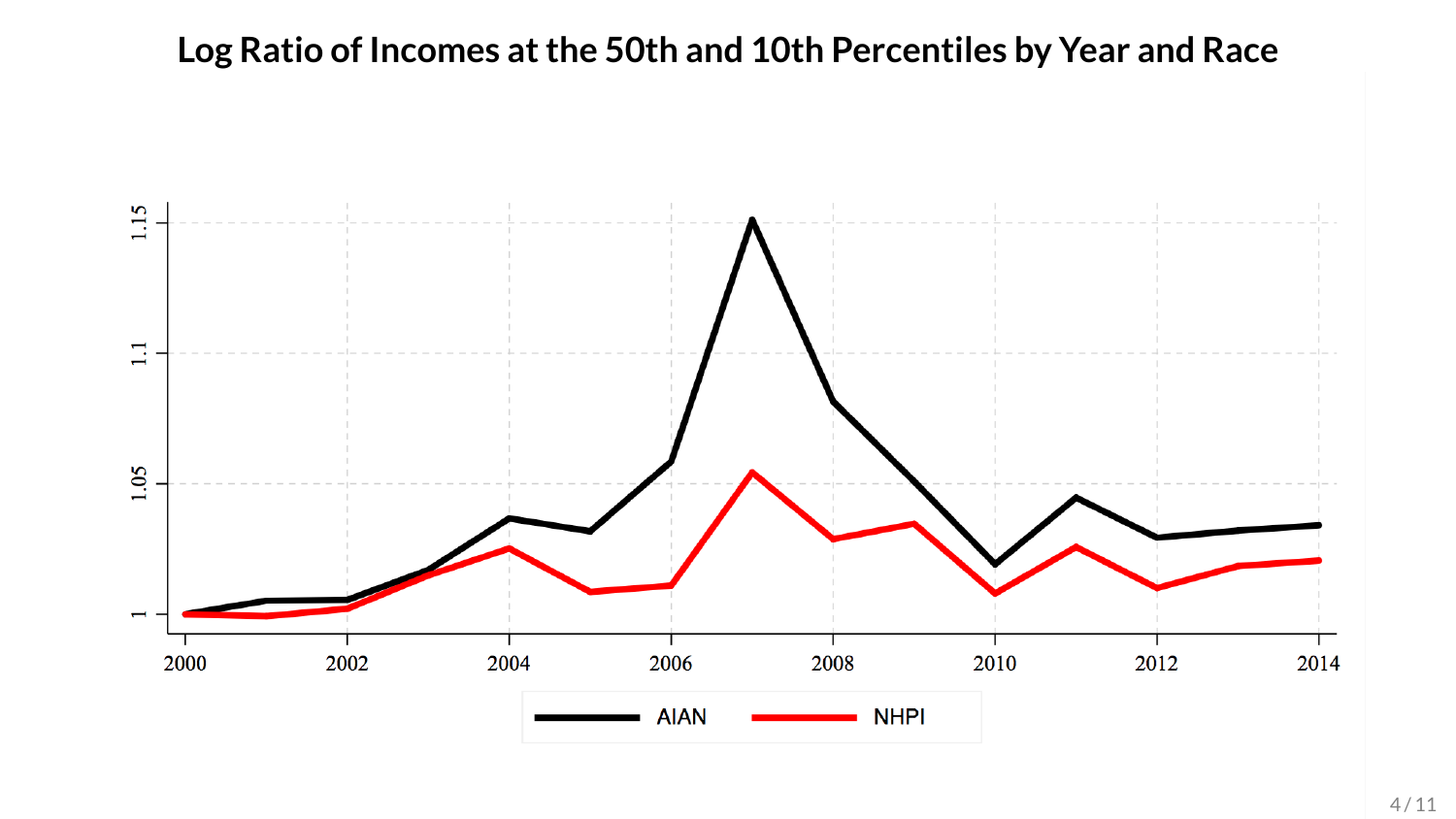|                      | Income Group in 2014 |              |                |    |    |                |  |
|----------------------|----------------------|--------------|----------------|----|----|----------------|--|
|                      | <b>AIAN</b>          | $\mathbf{1}$ | $\overline{2}$ | 3  | 4  | 5              |  |
|                      | 1                    | 56           | 27             | 10 | 5  | $\overline{2}$ |  |
|                      | $\overline{2}$       | 28           | 35             | 22 | 11 | 4              |  |
| Income Group in 2000 | 3                    | 17           | 24             | 31 | 20 | 7              |  |
|                      | 4                    | 10           | 15             | 25 | 33 | 17             |  |
|                      | 5                    | 6            | 8              | 13 | 25 | 48             |  |

## **Movementin Income Categories between 2000 and 2014**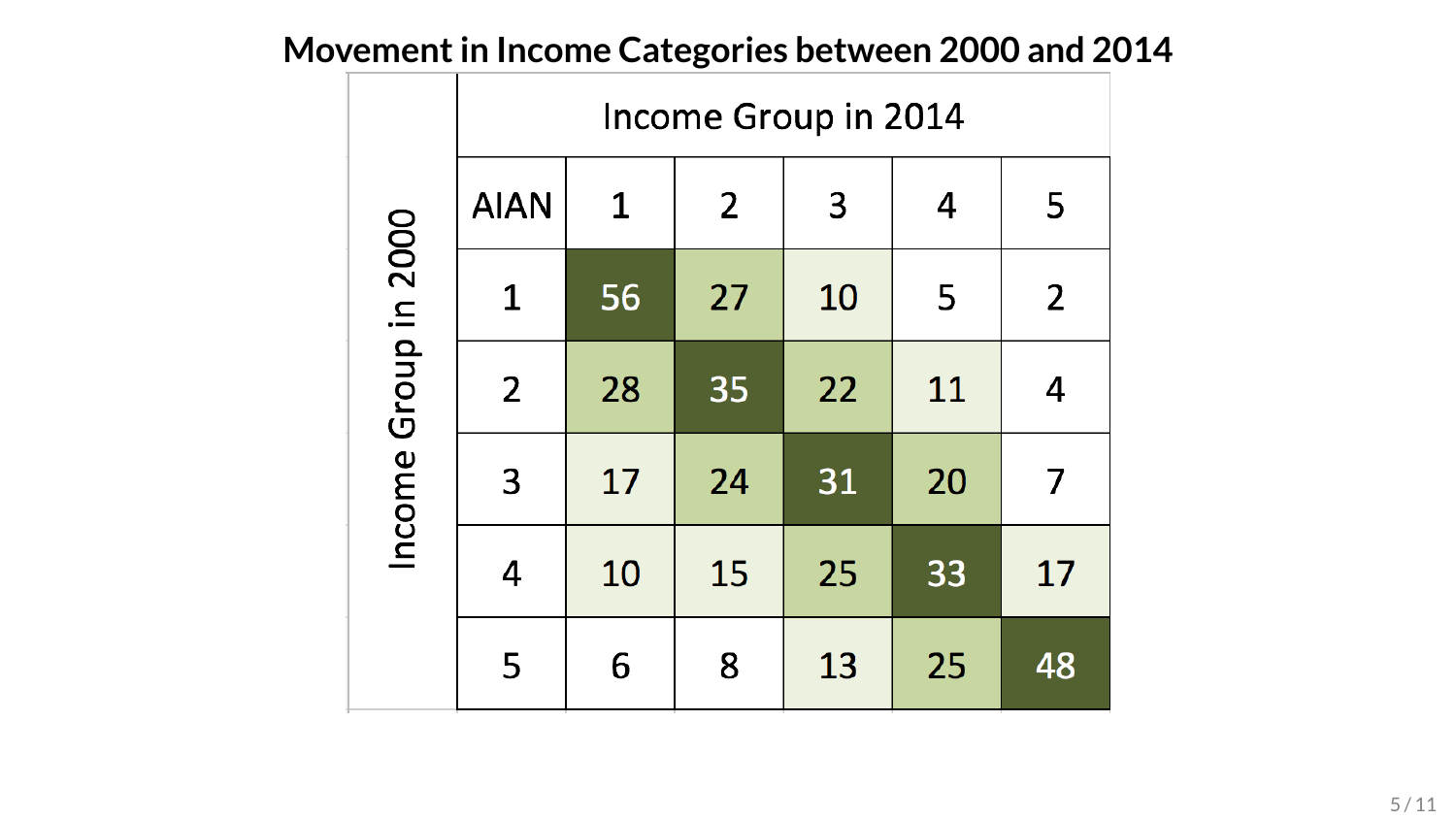# **Movementin Income Categories between 2000 and 2014**

|                      | Income Group in 2014 |    |                |    |    |    |  |
|----------------------|----------------------|----|----------------|----|----|----|--|
|                      | <b>NHPI</b>          | 1  | $\overline{2}$ | 3  | 4  | 5  |  |
|                      | 1                    | 47 | 29             | 14 | 8  | 3  |  |
|                      | $\overline{2}$       | 23 | 33             | 24 | 14 | 6  |  |
| Income Group in 2000 | 3                    | 15 | 22             | 30 | 24 | 9  |  |
|                      | 4                    | 9  | 13             | 24 | 35 | 19 |  |
|                      | 5                    | 5  | 7              | 12 | 26 | 49 |  |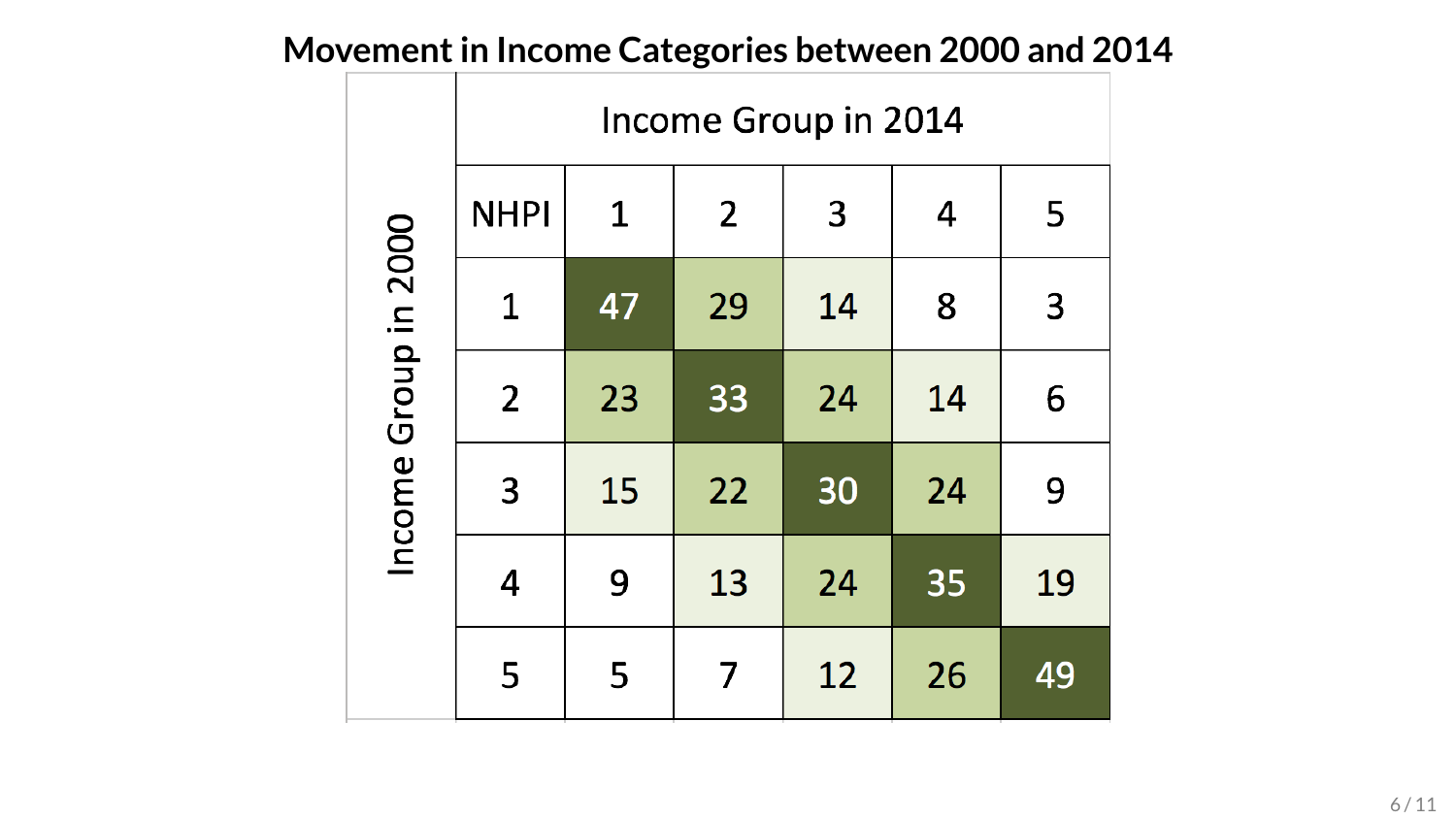#### **Parity in Employment and Establishments**

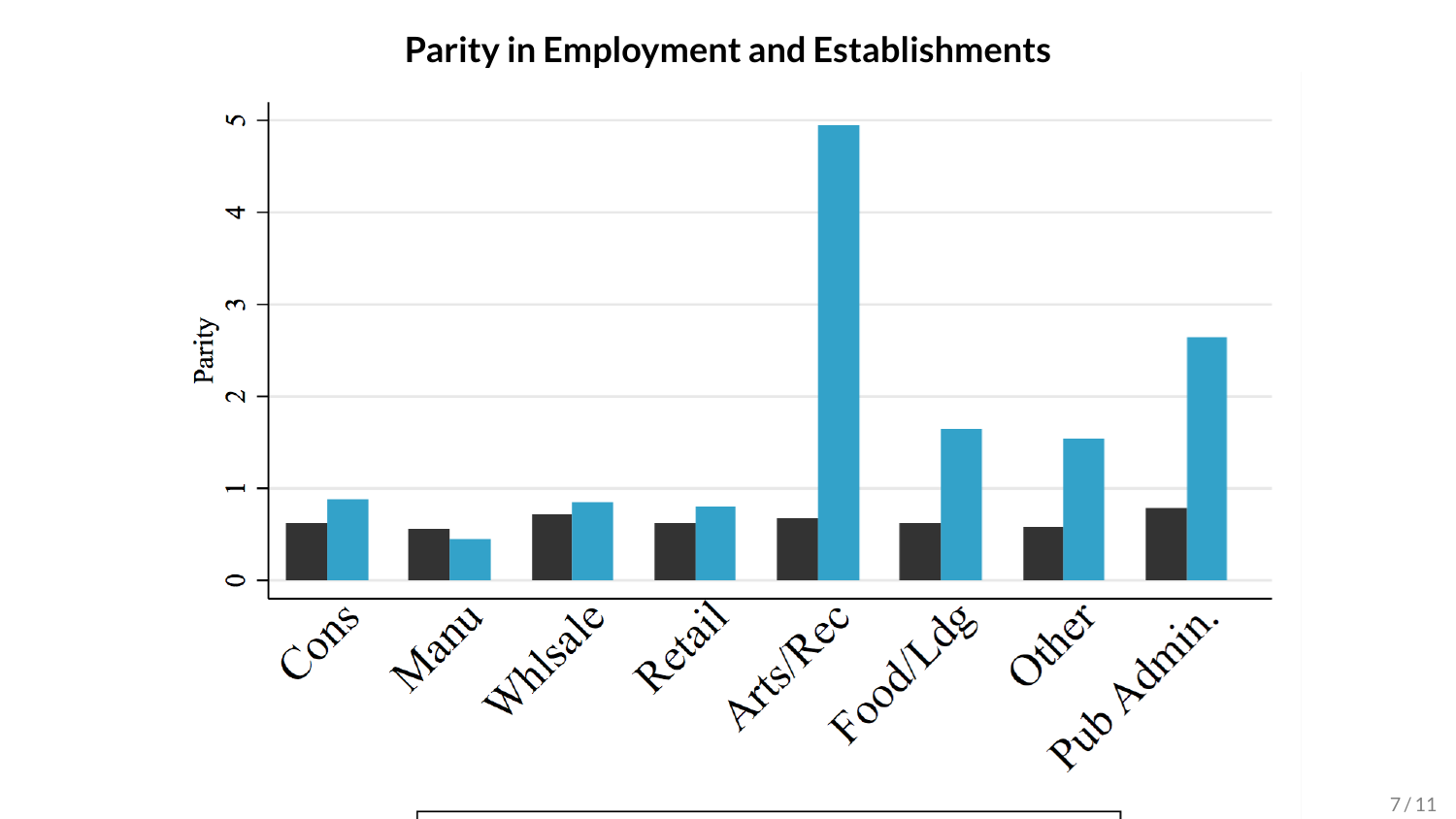#### **Differences in Establishment Survival Rates On vs. Off Reservation 2007-2012**

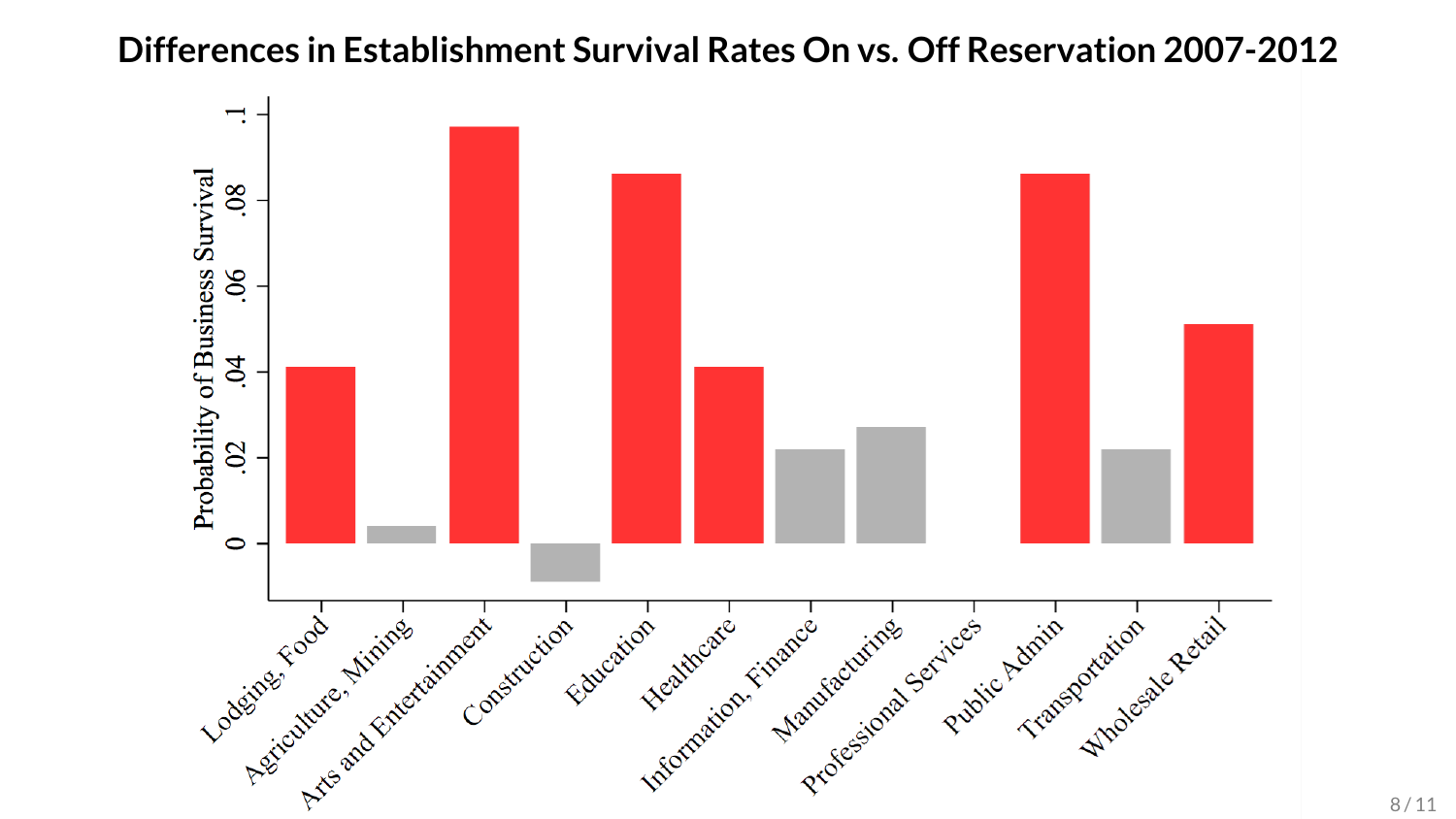# Universal Basic Income Effects on Children and Parents

Previously in poverty, per capita payments from casino revenues:

- High School Graduation Rates:
- Years of education by age 21:  $\hat{P}$  by over a year
- Arrests:
- Children's Voting Probability as adults:
- Parental Fighting:
- Parental Drug and Alcohol Abuse
- Parental Employment:

In other work, Wolfe et al (2012) found people living in counties with American Indian casinos have: 

- Smoking  $-$
- Heavy Drinking --
- $\bullet$  by almost 40%  $\ddot{\phantom{a}}$
- $\bigcap$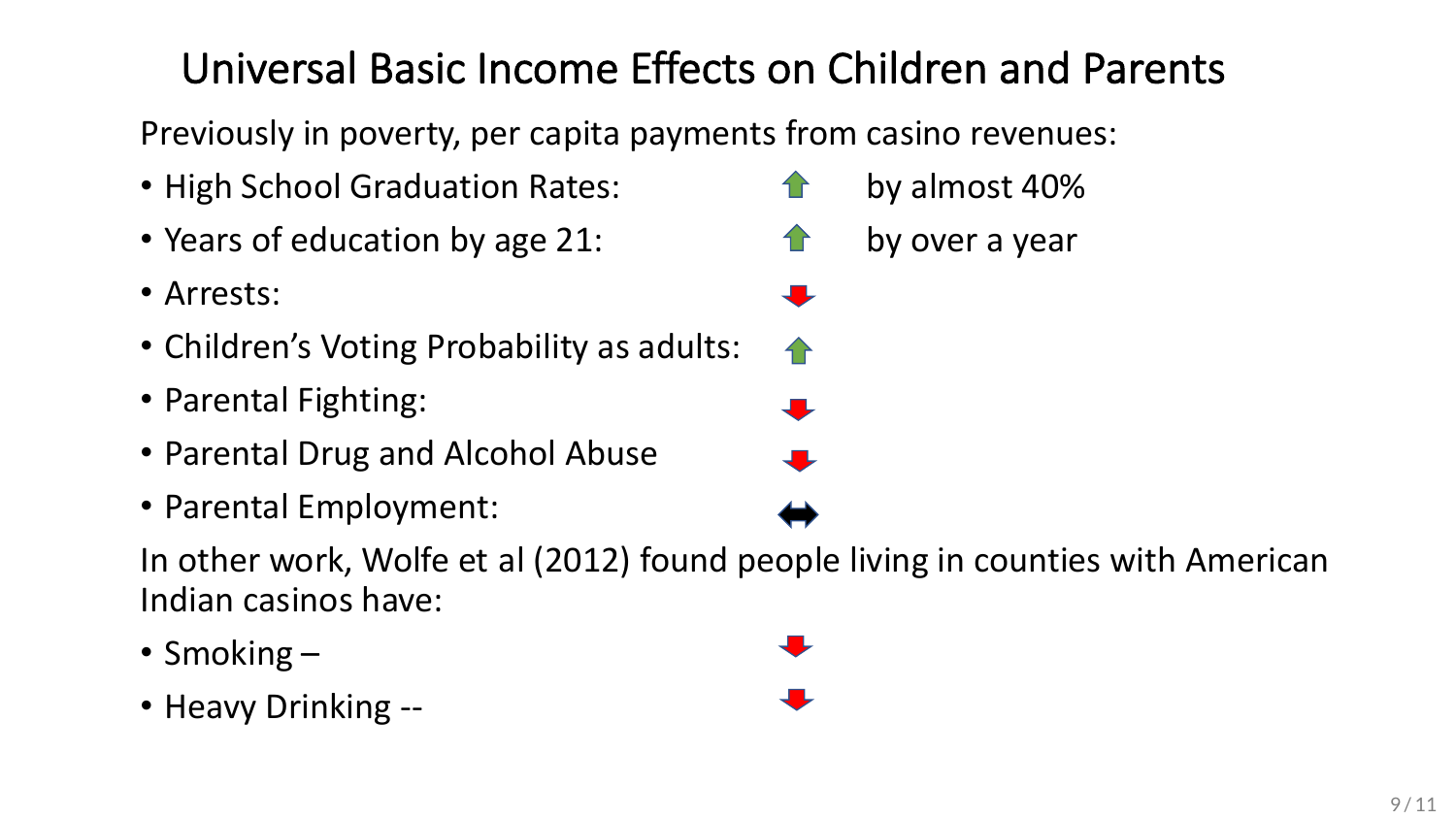## References

- Akee, Randall and Maggie Jones and Sonya Porter. Race Matters: Income Shares, Income Inequality, and Income Mobility for All U.S. Races forthcoming in Demography.
- Akee, Randall with J. Costello, W. Copeland, G. Keeler, and A. Angold. How Does Household Income Affect Child Personality Traits and Behaviors? 2018. American Economic Review, 108(3), 775-827.
- Akee, R. and J. Costello, W. Copeland, G. Keeler, and A. Angold. Parents Incomes and Childrens Outcomes: A Quasi-Experiment with Casinos on American Indian Reservations American Economics Journal: Applied Economics, 2:1 (January 2010): 86-115.
- Akee, Randall and Elton Mykerezi and Richard Todd. Business Dynamics on American Indian Reservations over the Great Recession: Evidence from Longitudinal Datasets, 2019 in Jorgensen, Miriam, ed.
- Akee, Randall and Elton Mykerezi and Richard Todd. Reservation Employer Establishments: Data from U.S. Census Longitudinal Business Data Set, 2017. Working Paper No. 2017-02, Center for Indian Country Development, Federal Reserve Bank of Minneapolis.